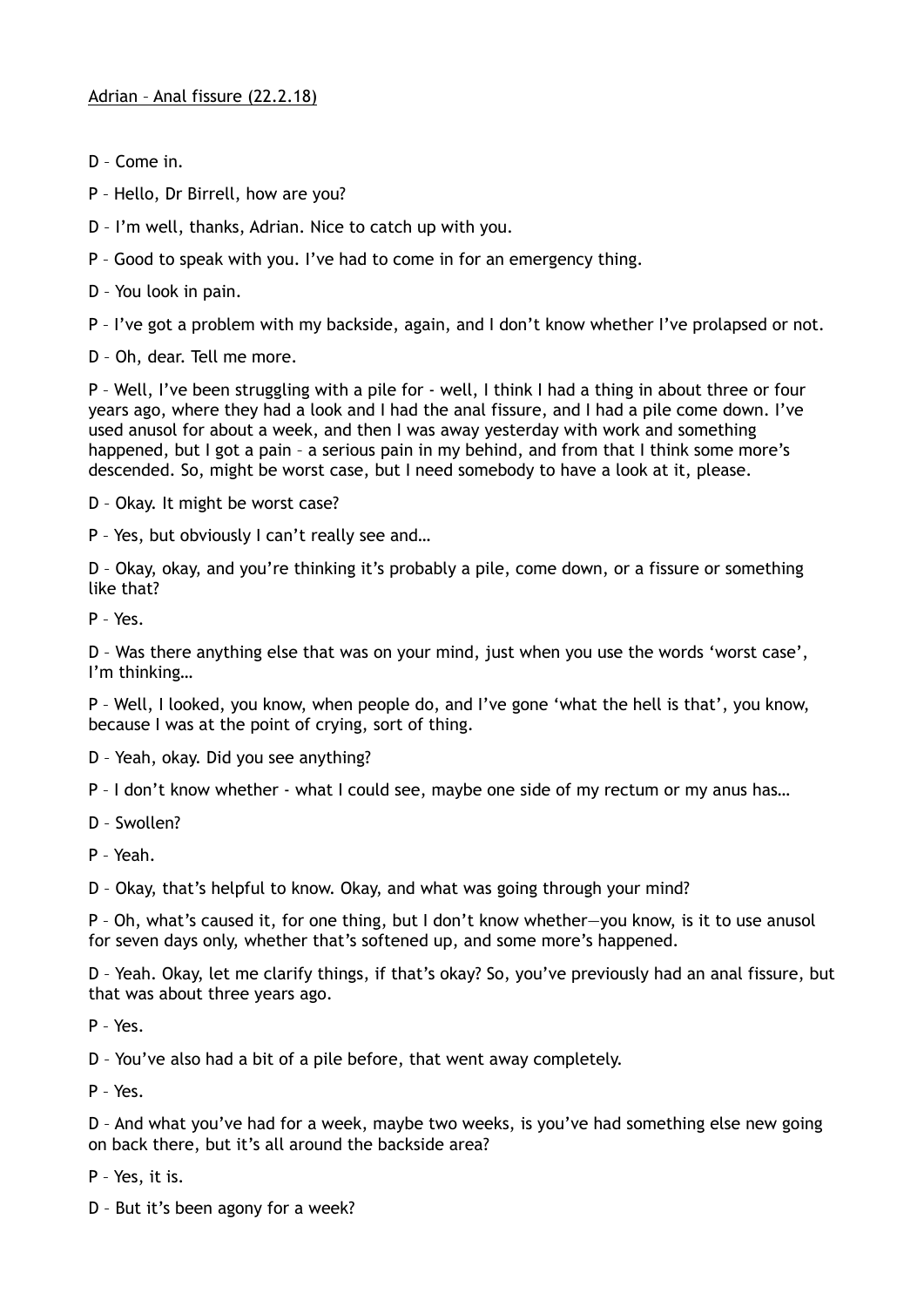P – it's been agony for - well, it's been painful for about, probably about a week, and then yesterday it really hurt.

D – And I can see it's difficult for you to sit down.

P – Yes.

D – Can I check, is there anything else going on? Was there any other issue you were planning to raise today, or was it just that?

P – No, just this, so - because, obviously it's difficult to sit down and I was in some pain last night, like a shooting pain, so…

D – Got you, got you, that's helpful to know. Worst fear, have you got any?

P – I looked at the pictures of prolapse, and obviously from what I can see, I don't know if it's just swollen or done something...

D – You want to make sure you don't have a rectal prolapse?

P – Yes.

D – Okay, so that's one of the things that was on your mind.

P – Yeah.

D – Did google come up with anything else?

P – No, I think I scared myself with that. I looked at what piles were and everything, but you know, with smartphones, everyone's a doctor. So, but yeah, I don't know, it feels like worse than the pile - I did make an appointment for Monday, but…

D – But you had to come today, because it's so much more painful?

P – Yes, I can't sit down properly.

D – Great, I'm sure we can help you with that. Okay.

P – Okay.

D – Have you spoken to anyone else? I mean, obviously you've done your google search and you've found a few pictures. Have you spoken to anyone else to try and…

P – No.

D – No, okay.

P – I haven't, I've come up from here - I was away yesterday, and obviously, it was quite the trouble driving.

D – So, it's not easy for you to get here and you've been travelling a bit. Just remind me what you do?

P – I'm, I'm a - basically I sell service engineers work. So, I'm a salesman for service engineers.

D – So, spending a lot of time in the car and travelling around the country a lot, from the sounds of things, and this is stopping you from doing your job, because you can't sit on your backside for any prolonged period of time.

P – Yeah, its…

D – Right, okay, that's helpful. So, that's the impact it's having on your life, as well.

P – Yes.

D – Okay, any theories about where it's come from, or why it's happened to you now?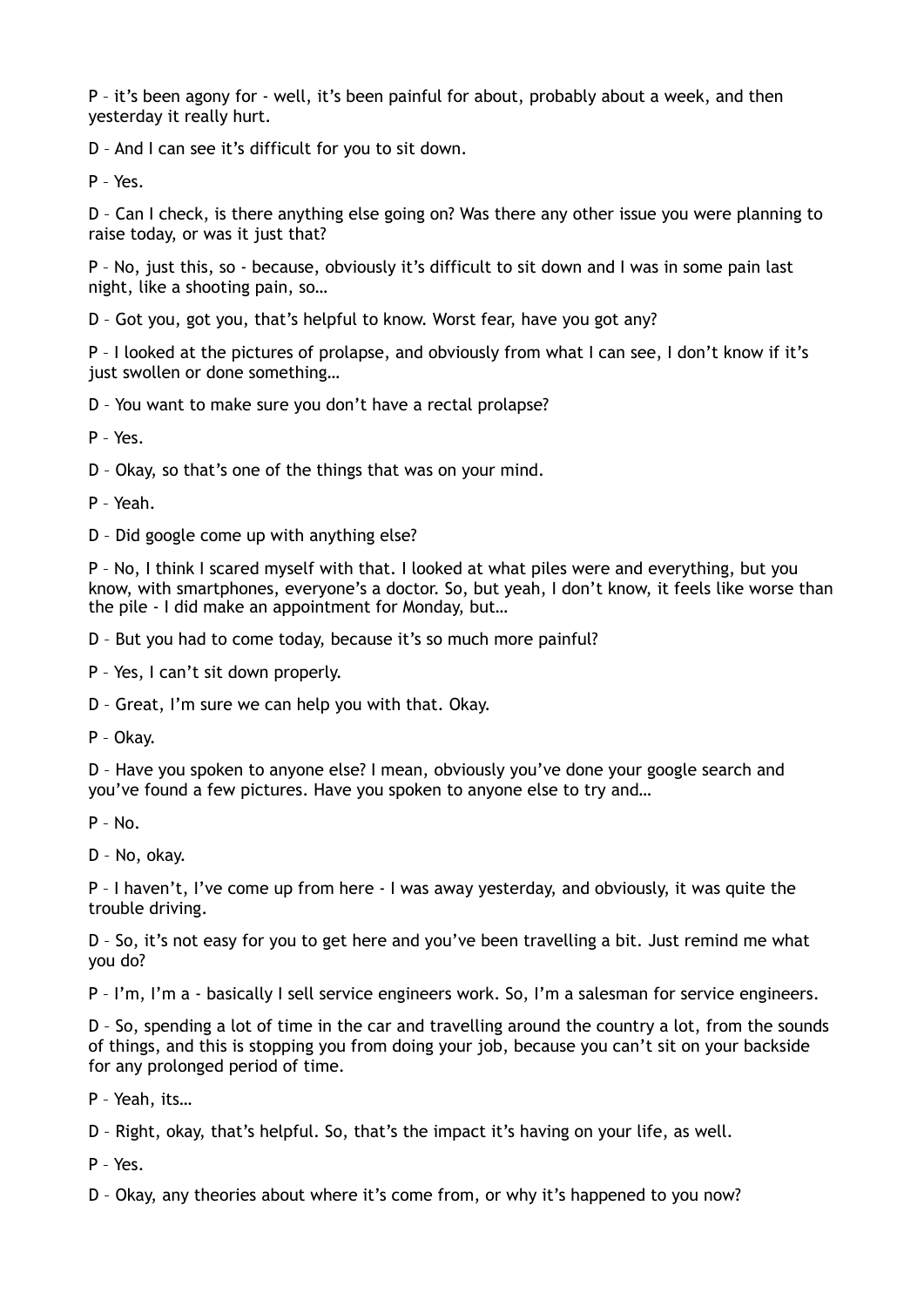P – No, I guess you just get to that age, don't you?

D – Do you think it might be age related?

P – Yes, maybe, maybe yeah. I mean basically spicy food and things like that, I like curries and chillies, unfortunately, so…

D – So, you're wondering whether that might have been a trigger for it, okay.

P – Yes.

D – Was there anything else on your mind?

 $P - No.$ 

D – Not really, okay.

P – No, just this.

D – And with coming here today, did you have any particular thoughts as to what you were hoping I would do for you?

P – At least give me a diagnosis and put my mind at rest and look into what we can do to remedy it.

D – Okay, that makes sense. So, also take some of that pain away, if we can.

P – Yes, if it's painkillers, then obviously I was away yesterday, and you know, you look, and you say 'is aspirin the way to do it' or…

D – We can come to a decision between us as to what's going to be the most effective for you, okay.

P – Yep.

D – In terms of making that all safe for you, you're still trying to be at work at the moment, are you?

P – Yes, I'm still at work, but…

D – So, it's important that we can give you something that allows you to do that safely, yeah?

P – Yes.

D – You've got no holidays, you've not got any leave time or anything like that?

P – No, I hadn't planned to, but…

D – Domestic arrangements, you like at home with your wife…

P – And kids, yeah.

D – How old are your kids now?

P – Twenty-one, fifteen, and eleven.

D – Do I need to know anything more about you in terms of the risk of problems with your bowels or any reason why you might be prone to getting piles or fissures or anything like that?

P – I know my dad was susceptible to them, but that's about it, and…

D – Okay, so he didn't have anything serious going on, but he did have tears in his backside and piles.

P – Yes, he did, yes. So, I've had one and as I said, I came to see you.

D – Your weight's been steady?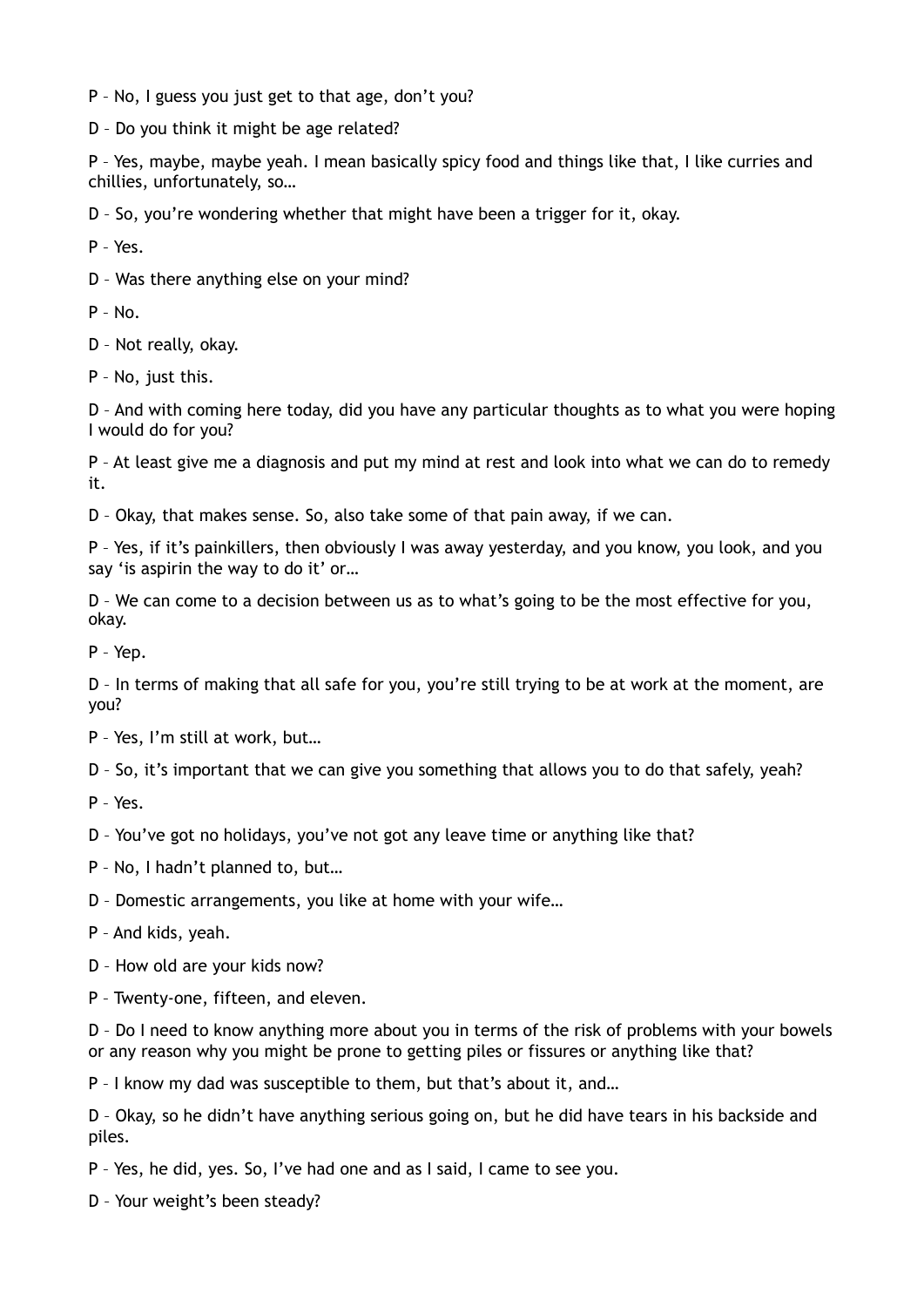P – Yeah.

D – We don't see you very much.

P – No, you don't.

D – But generally, your health has been good, yeah?

P – Yes.

D – And your weight's - clearly, you're of a good body mass index, you don't look as if you're overweight or underweight.

- P We do the health checks at work and things like that, so.
- D Good, and your blood pressure's all been fine?

P – Yes.

- D You're not a smoker? Not a big drinker?
- P I drink a fair amount, but…
- D Yeah. Do you mind me asking a bit more about that?
- P Well, I have a couple of pints a couple of pints at night.
- D Every night?
- P It's how I class myself as 'finishing work', it's... otherwise I'd work through the night. It's...

D – Okay, I mean, are you aware of the government's current recommendations in terms of alcohol consumption?

- P Yes, I am.
- D Is there any way you could see yourself to having two or three alcohol-free nights a week?
- P Possibly, yeah.
- D Is that viable?

P – As I say, the way that I finish my working day is that I close the laptop and then head off to the pub for a couple of pints, and then…

D – Alcohol's not had any ill effects to you just yet though?

 $P - No$ .

- D And you're not aware of it being a particular problem to other people that you know about?
- P No, no. I mean, as I say, it's just my way of saying, 'work's over now', then—
- D Yeah, two pints every night?
- P Yeah.
- D So, we're talking about kind of twenty-eight units a week, aren't we?
- P Yeah, which is more than enough.
- D It's double the safe limits.
- P Yes.
- D Right, so we're going to focus on your bowels today and this lump or bump.
- P Yes.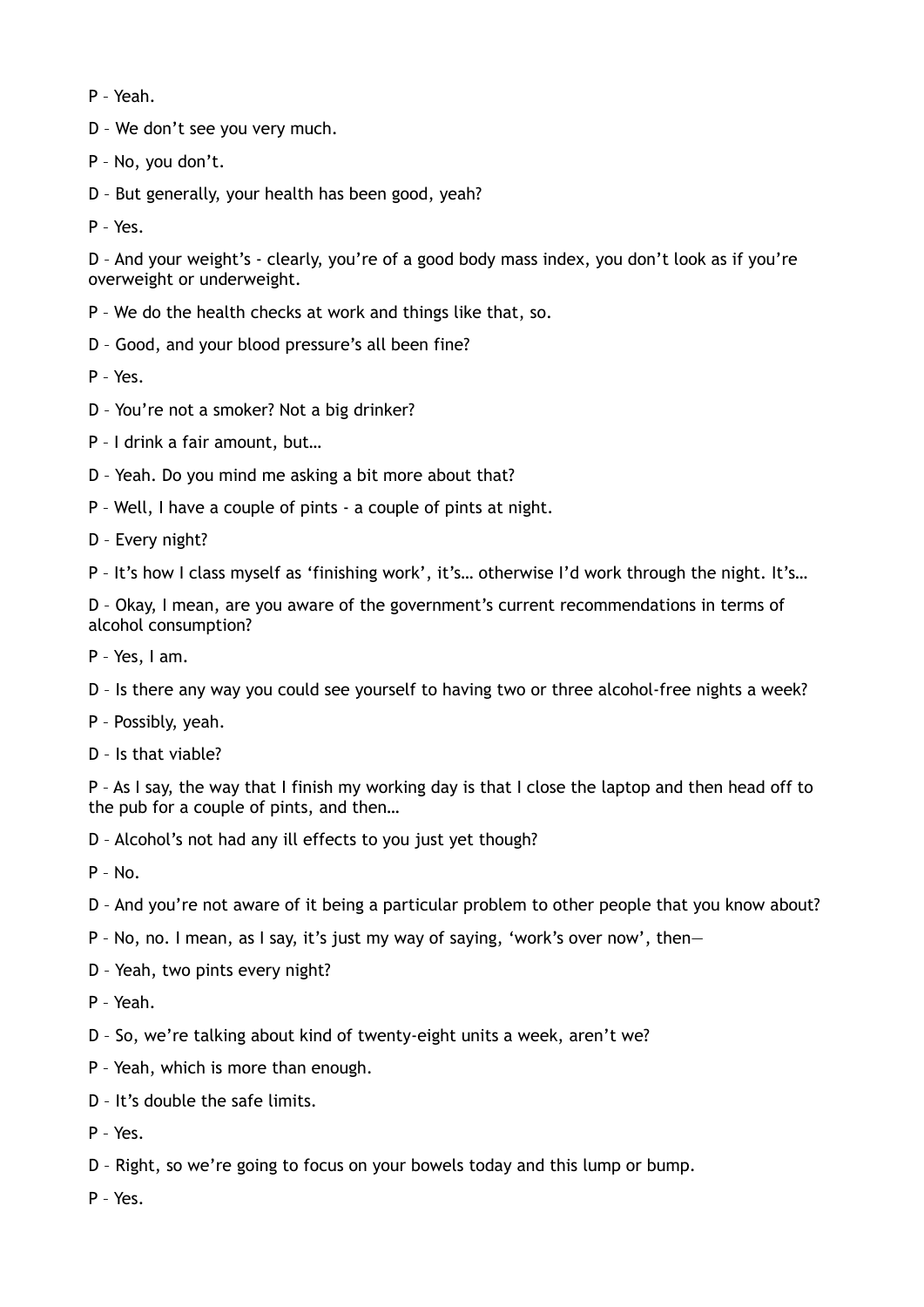D – Okay, brilliant, if you want to slip your jacket off, I'm going to check your weight first of all.

P – All right, I've got my work shoes on, so…

D – No lumps or bumps anywhere else then?

P – No, I actually played a game of football the other week, and I did quite well. I'll take my shoes off because they weigh about a half a ton.

D – Okay, all right. So, activity-wise, you're quite active still? You're able to still put ninety minutes on the clock?

P – Against it, yeah, there was a kid there that was seventeen and it was premier league, so.

D – Okay, if you want to lie yourself up on the couch.

P – Yeah.

D – First of all, I'm just going to have a feel of your tummy, so lie on your back, if you're comfortable to do that.

P – Yeah.

D – You're a tall chap, aren't you?

P – Yeah.

D – So 93 is not an unusual weight for you?

 $P - No$ .

D – If you just loosen your belt, that would be great. Put your head down on the pillow, that's lovely. So, no lumps down below, your testicles are okay; everything's working alright down there?

P – Yes.

D – If we turn you onto your side, so you're facing towards the wall. You're used to this, because we've done it before?

P – Yes, we have.

D – If you could just bring your pants down at the back, that would be great.

P – Sorry to put you through this again.

D – No, no, it needs to be done, doesn't it.

P – Yes, it does.

D – Knees up towards your tummy. You've got, not a true pile, but a sentinel pile, and it's exquisitely tender, isn't it?

P – Yes, yes.

D – Okay, that's helpful to know. We'll see what you can tolerate, but it may be that it's a bit too sore to examine you fully at the moment, just because this is fresh. Agony, alright. So, the back of your anal passage there?

P – Yeah?

D – You've got a really fresh anal fissure. A tear, you would say, and then you've got a very tender area, which is your sentinel pile there as well.

P – Right.

D – I'm not going to manage to put my finger any further up, I don't think we need to.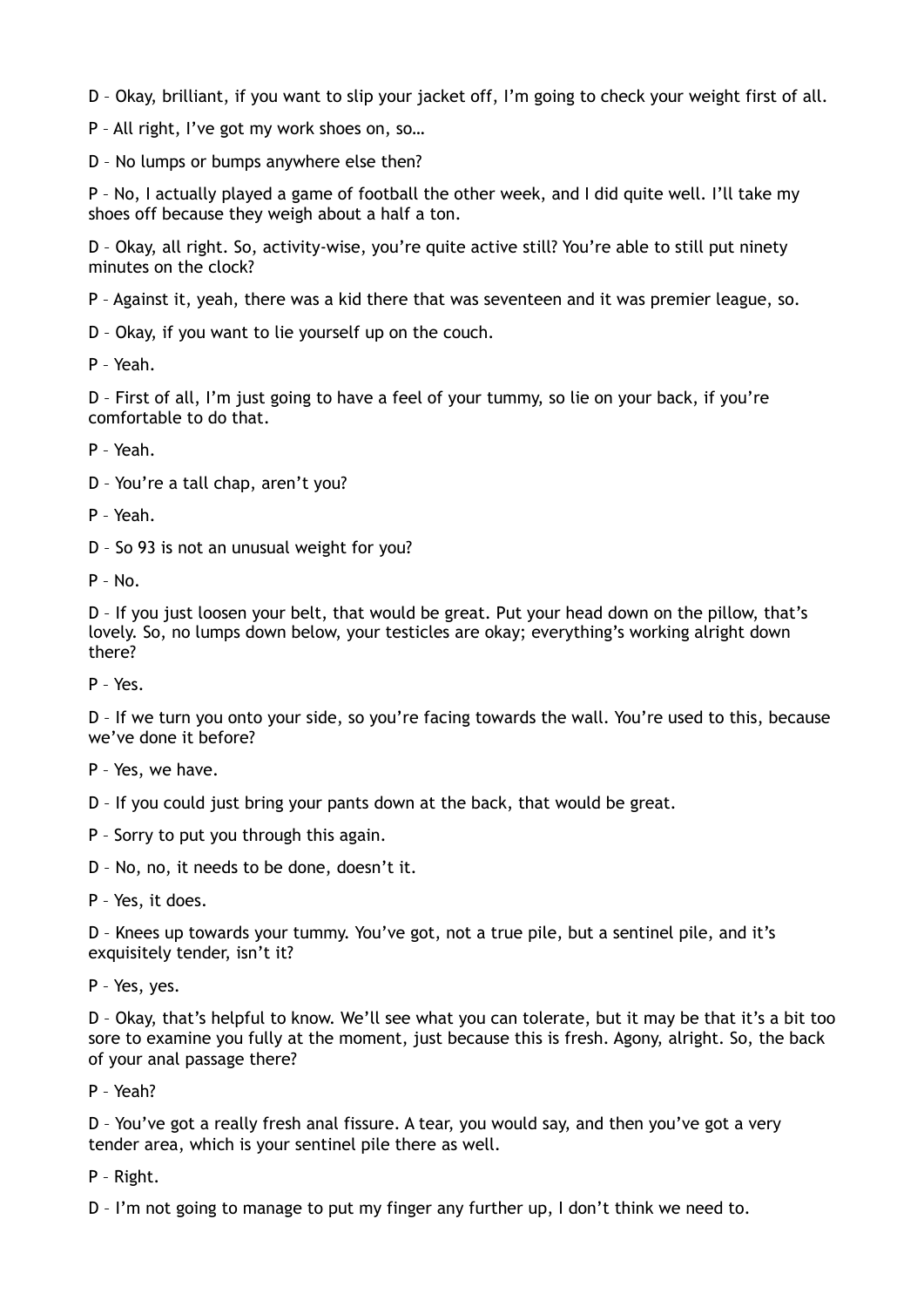P – Okay.

D – If that's okay with you? But I'm going to make some recommendations for treatment for you.

P – Right.

D – If you want to put yourself back together?

P – Can do.

D – We'll just go through what the options are that might help you at this stage.

P – So, it wasn't a prolapse, eh?

D – It's not a prolapse, no, it's not a prolapse at all.

P – Right, is it swollen, because it feels like it.

D – It's swollen because of the tear.

P – Right.

D – And usually what happens with these is that you tear when you defecate. So, when you're passing a big stool or a hard stool, or if it's coming out too quickly, then it rips the backside, and when a consequence of that, when it's ripped it's like a paper-cut. Just a tiny little sore that's there, and your anus is going into spasm and I can't even get my finger completely in there without causing you agony. I'd be in danger of making you faint if I did that, so I'm not going to put you through that. So, what we're going to do is give you enough relief from that to allow us to carry on treating you.

P – Right.

D – So, there's no rectal prolapse. What a rectal prolapse is, is a big, beefy red thing that comes down and you would know the difference between that and this, but this is just on one margin of the anus, you've got an area of swelling, which is linked to the inflammation that you've got caused by the tear.

P – Right, okay.

D – Very straightforward. The options that we have to help you with this – often times when it's so painful and it's so difficult to get you pass stool at the moment, it's important that we soften your poo.

P – Right, okay.

D – So, I would suggest that we give you something that's going to be effective in terms of making your poo soft.

P – Yes.

D – Options you've got are laxido, which works quite well and is a bit more reliable, or if it was just something really mild you wanted, and you just wanted to go for something like Bisacodyl, that would be reasonable as well.

P – Alright.

D – So maybe movicol? Which is laxido.

P – Okay.

D – So, it's a sachet that you take once or twice a day just to make sure that your stool is coming and that it's not hard when you go.

P – Right. Got you.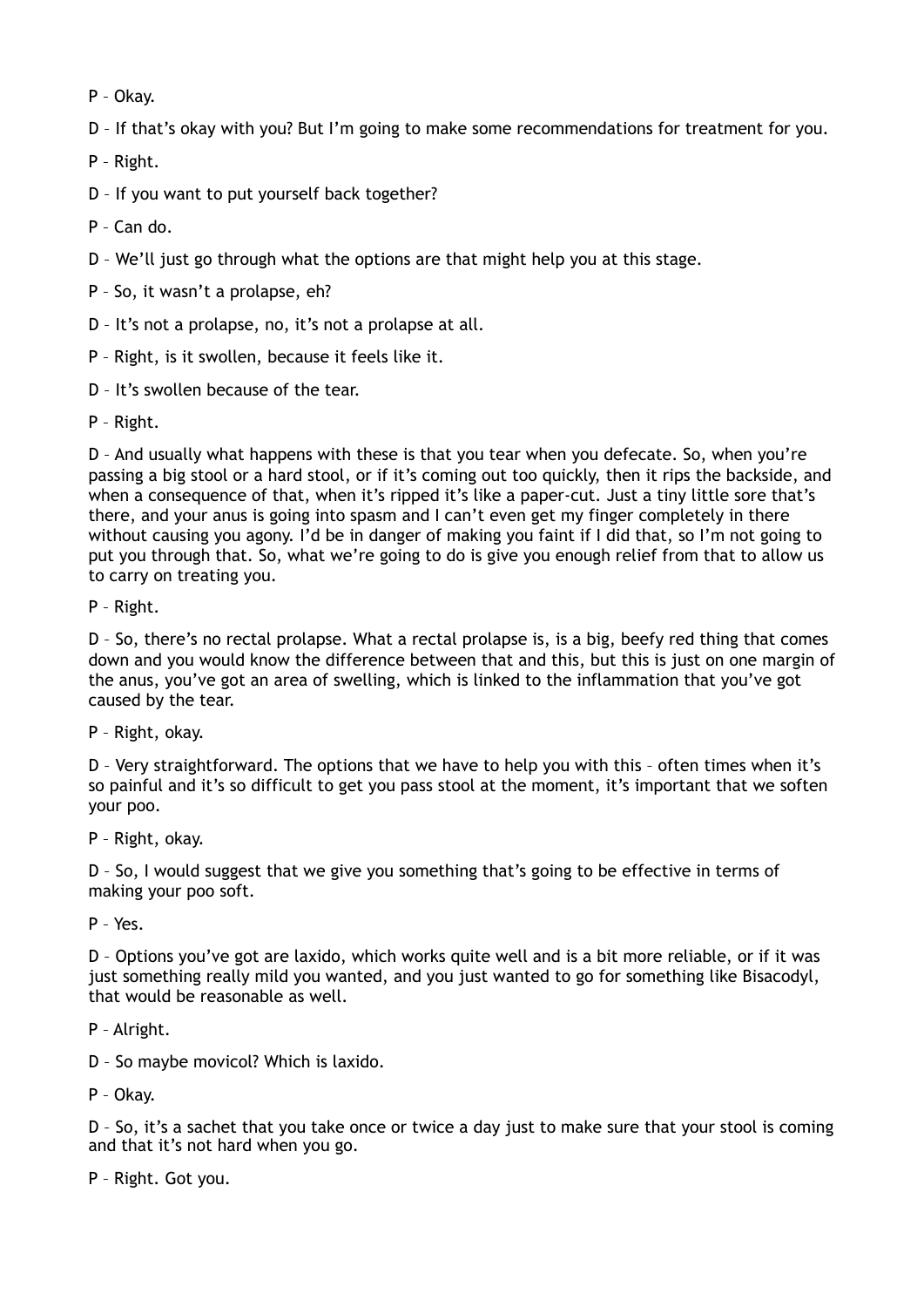D – These can take a while to fully heal.

P – Okay.

D – But we usually would get the worst of that pain under control quite quickly, with the options that we're going to suggest, but because it's so sore at the moment, I'm going to suggest a couple of things for you. With so much spasm, it's often worthwhile using a local ointment.

P – Okay.

D – And one of the ointments that is as good as anything and less likely to cause any side effects is an ointment called diltiazem.

P – Okay.

D – So, it's a treatment that you just put on the outside of your anus.

P – Okay.

D – Okay, and you put that on as often as you need. We usually recommend three times a day; but whenever the spasms, you've got that where it feels as if you're clenching your buttocks together, then use that regularly.

P – Right.

D – And you almost certainly won't have any side effects, and hopefully that will relieve that spasm quite well.

P – Right, very good.

D – It's also probably worthwhile giving you something else inside your anus. Now, I quite often, if the pain's not quite so bad would recommend that we use something like clotrimazole, because it's anti-inflammatory, anti-bacterial and yeast and it encourages the healing process. But because you've got so much inflammation and soreness there, it might be worthwhile temporarily giving you something that's got a steroid in it.

P – Right.

D – But it's not easy for you to get ointment up there, so maybe if we give you a small suppository to put up your backside, and you can do that every time you defecate, you put another one up there for the next few days until we've got on top of things. Does that make sense?

P – I was crying on the toilet this morning, though with it.

D – And you can buy over-the-counter clotrimazole cream for when this is getting better to—so, that's an anti-yeast treatment. It's what we use, usually for thrush.

P – Right, understood.

D – So, that's a worthwhile option. Ultimately, if we're not making any headway with it, sometimes it takes a while for these to heal, I don't know what your experience was, last time you got it?

P – It was probably two or three months.

D – So, if it's taking as long as that, and not healing and not going in the right direction, then what we do is we tend to ask a surgeon to treat you with botox.

P – Okay.

D – Not in your face, but around your bum, and the reason that that works well is that it also relaxes that muscle.

P – Okay.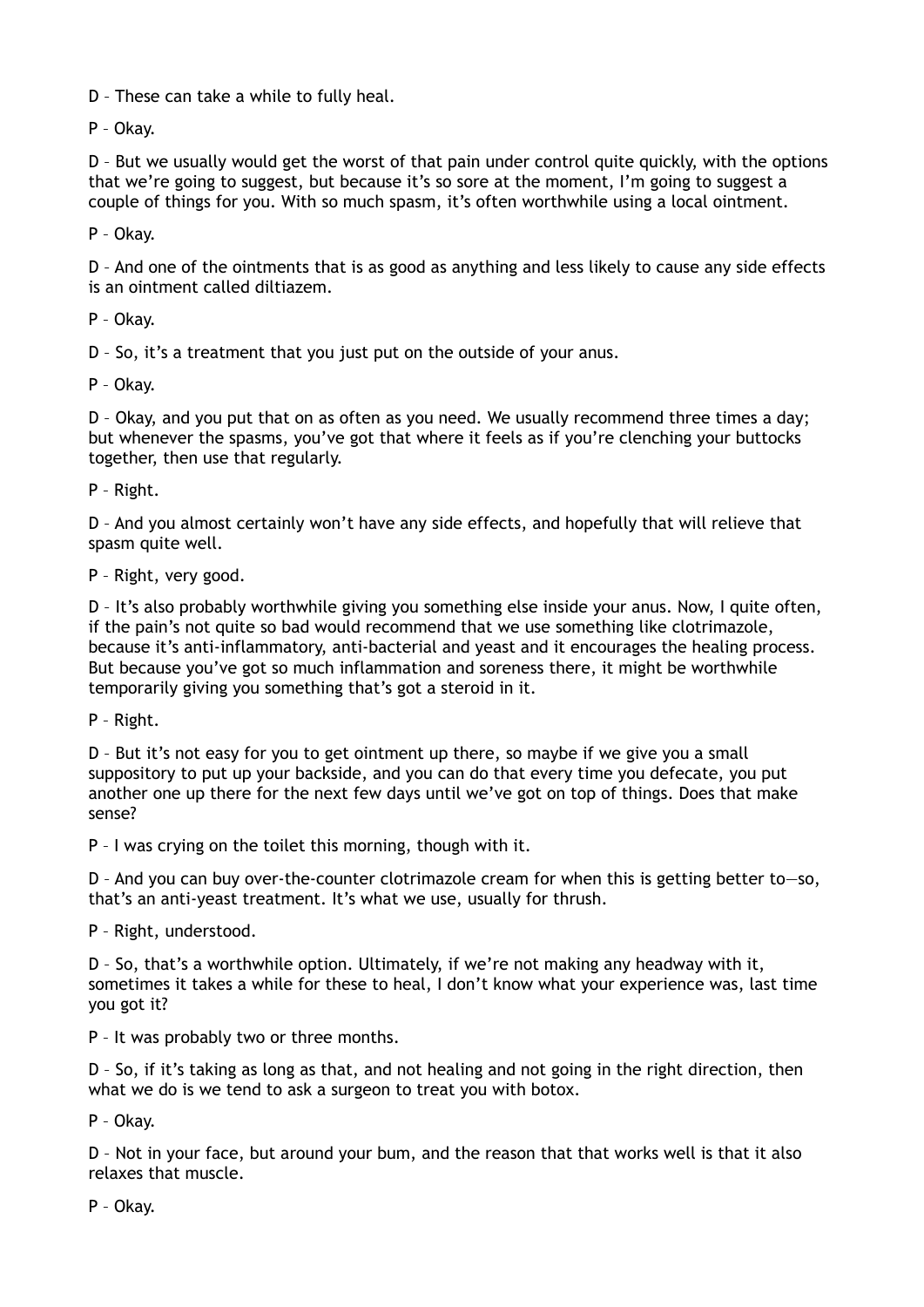D – And that lasts for several months, but there is a small danger with doing that, that we're going to make you leak. But, that would be a temporary problem, because the botox paralyses the muscle around your backside, but only very temporarily.

P – Yes.

D – So, that's another option, if it's not healing. Okay. It might be helpful for you to read up a bit more a bit more about the nature of an anal fissure.

P – All right.

D – So, patient.info is a reasonably good source of information about that sort of thing.

P – Okay.

D – Okay. Have you got any questions at this point?

P – No. I'm fine, I'm fine - what was worrying was the fact that I didn't know what it was, but obviously sitting there crying on the toilet is something which is not…

D – Well, let's get on top of the pain, but if you're not happy with the options that we've discussed already and we're not hitting the mark in terms of relieving the pain, then get back to me straight away and we'll go through something else that might be helpful for you.

P – Got you, yes.

D – Okay, so I'm going to give you several treatments, because it's so painful for you. I'm going to give you the laxido, with the sachets for you to dissolve in water and to take a couple of times a day, probably, to keep your bowels soft and going.

P – Yes.

D – We're going to give you the diltiazem ointment that you put around the outside of your backside and use that to relieve the spasm in your backside, and that will probably be quite a useful treatment for that.

P – Okay.

D – And you're going to have something for the short-term to pop inside your backside, just to allow that to heal, and for the swelling and irritation and inflammation to come down. That's got a steroid in it.

P – Yes.

D – So we, I tend to use a suppository called scheriproct, but they're all much of a muchness, these types of things, and they'll usually use that to settle down the inflammation.

P – Got you.

D – So, if we speak on the phone again in a week's time just to make sure that you're happy that we're going in the right direction, or if you're not getting any relief from the pain, then you give me a telephone call.

P – Yeah.

D – Okay.

P – Yeah, perfect.

D – Do you want to clarify anything?

P – No, I'm fine with that, I'm fine with that. It's, as I say, it feels at the minute as if I'm sitting on a, probably an orange or something like that.

D – Yeah. Oh, god.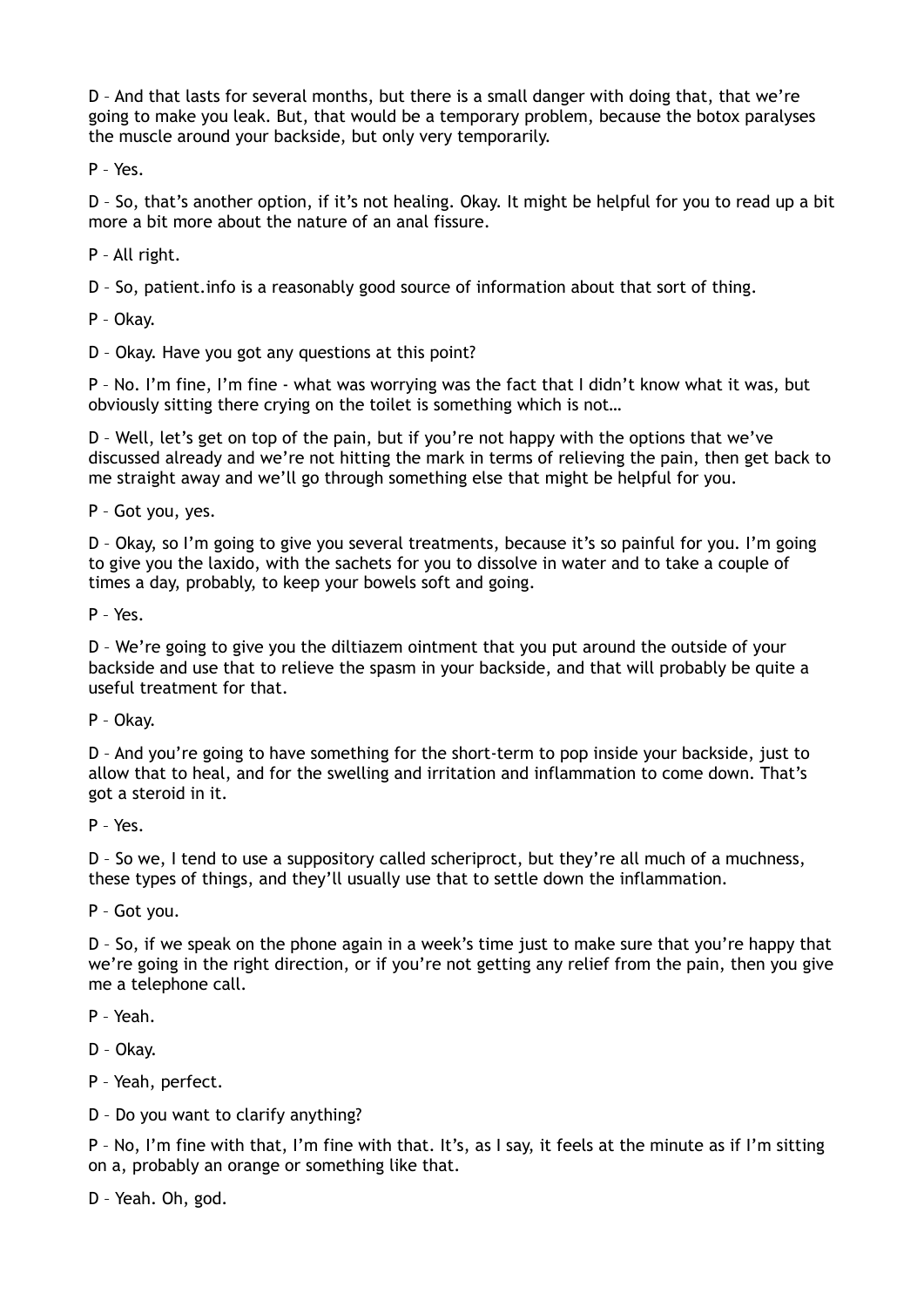P – A big, painful orange of course, but…

D – Yeah, yeah. Well, it's tiny, the amount of swelling that you've got there, and it's certainly not a rectal prolapse. Usually, a rectal prolapse looks like a really beefy, swollen area and it's usually the whole of the rectum - you kind of get a great big globule of red that comes down. So, if you're not too worried about it, then you can always get your wife to have a look at it and what's going on there; take a picture to confirm what's going on.

P – Okay.

D – And, if you then think, 'oh, I wonder if that could be a prolapse', then we'll see you urgently.

P – Right.

D – Because it's important to get those back up again.

P – Yes.

D – But, it doesn't sound like you're prone to getting that sort of thing. You've had this before, it's the same thing again, basically.

P – Right, okay, maybe I'm going a bit softer in my old age.

D – No, I don't think so, this is just a very painful condition when it's as bad as it is. Because it took so long for it to heal, last time, I'm going to give you a plentiful supply of the laxido.

P – Right.

D – Okay.

- P Okay. Should I change my diet a little bit?
- D What do you think?
- P You're going to say yeah, ha-ha.

D – Well, I think it's a good idea for you to be having soluble fibre in your diet, it's worthwhile exploring what those - what is meant by soluble fibre in your diet. Is your diet an issue?

P – No, not really. I mean, typically, you know, if I'm eating in a pub or a hotel I'll say I'll have a curry or a chilli or - I tend to, not necessarily, eat steaks, because you know steaks and things like that tend to, I guess, add a bit to your weight – particularly eating at that time of night. Yeah, I guess…

D – This is an instance where eating five pieces of fruit and veg a day is worthwhile.

P – Yes.

D – There's also good evidence that eating cereals is good for your health as well. Porridge is a good, healthy meal, as well, for your breakfast. Okay, if your blood pressure was an issue then we tend to recommend flaxseed or linseed – those are good evidence-based treatments to protect your bowel, as well as to protect your blood pressure, as well.

P – Right, okay.

D – That's the first thing. So, the second thing is the diltiazem cream that you're going to put on the outside of your anus as often as you'd like. I've just said here three times a day, but you can, whenever the spasm is there, just use it.

P – Yeah.

D – And you're unlikely to have any significant side effects. You might get some local flushing there, but it's designed to relax the backside muscle that's too tight.

P – And it gives you an idea of how much to put on?